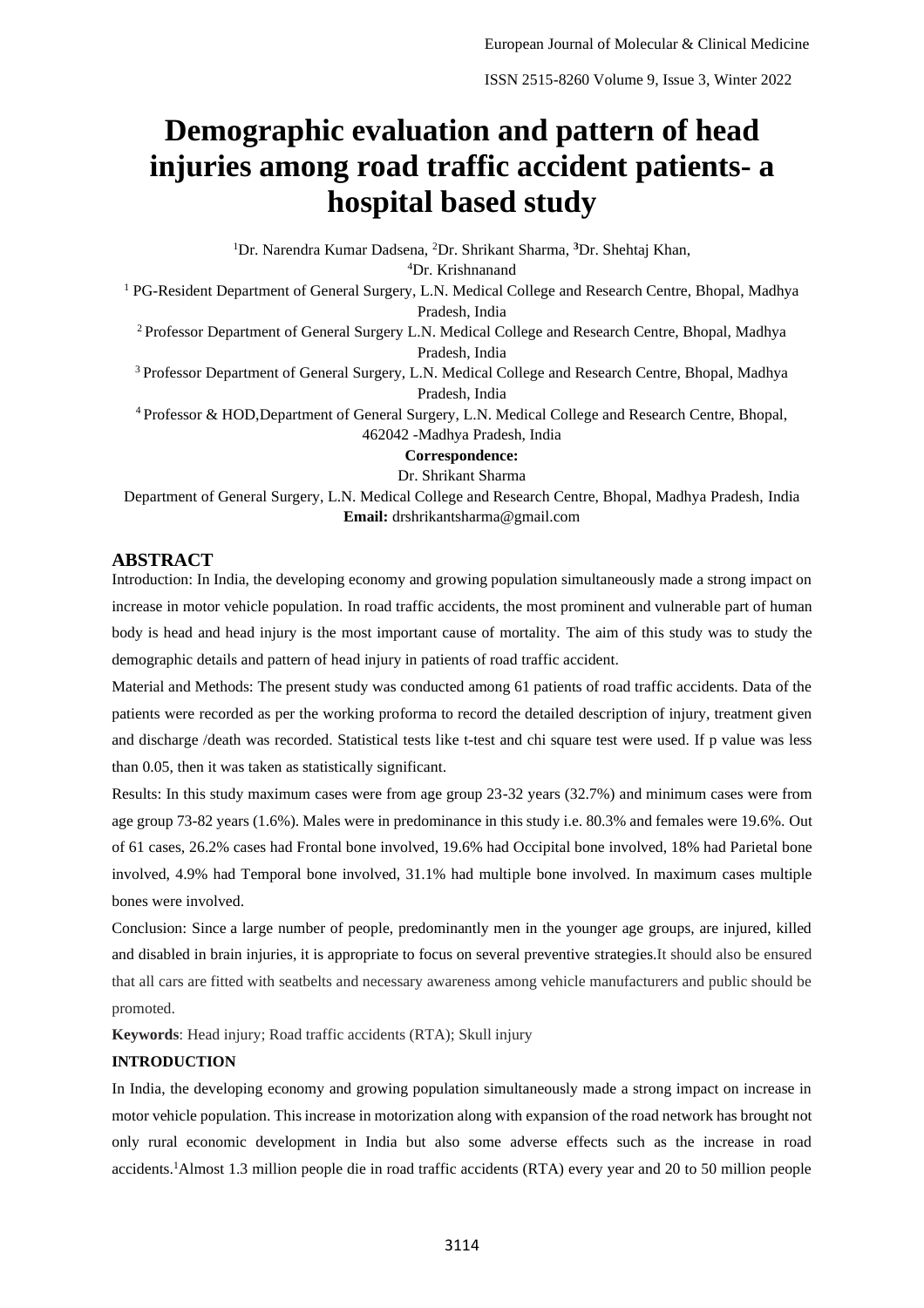# ISSN 2515-8260 Volume 9, Issue 3, Winter 2022

suffer non-fatal injuries, with many sustaining a disability because of their injury. According to the fourth UN global road safety week held on 8-14 May 2017, with the theme "speed management" 328,000 people dying on the roads every year, making it leading cause of death for those aged 15-49 years and cost countries 1-3% of their gross domestic product (GDP).<sup>2,3</sup>In road traffic accidents, the most prominent and vulnerable part of human body is head.<sup>4</sup>

The young male population is most frequently affected by head injuries.The most commonly affected population with head injuries i.e. about 69% were reported in the age group of 15-35 years.<sup>5</sup>It is identified that the most common cause of head injury in an adult is due to fall and in children younger than 15 years is due to fall and road traffic accidents and is considered to be the most important cause of mortality.<sup>6</sup>The most frequent clinical presentations in patients with head injuries are headache and vomiting that were followed by skull fracture and loss of consciousness and other suggestive clinical findings of skull fractures are nose and bleeding from ear, mastoid ecchymosis, and CSF rhinorrhea/otorrhoea.<sup>7</sup>

Head injuries are basically classified into two types depending on the involvement of dura mater. Closed head injury where the dura mater is intact and open head injury where dura mater is torn. However, based on gross anatomical involvement of structures head injuries are classified into scalp injuries, facial injuries, skull injuries, injury to meninges and injury to the brain.<sup>8</sup>The Glasgow coma scale (GCS) is used to assess severity of head injury by neurological assessment.<sup>9</sup>The GCS score between 13-15 is measured as mild head injury, 9-12 as moderate and 3-8 as severe.<sup>10</sup>

The aim of this study was to study the demographic details and pattern of head injury in patients admitted in J.K. hospital.

#### **MATERIAL AND METHODS**

The present observational hospital based study was conducted among 61 patients of road traffic accident who were admitted at L.N. Medical College & Research center and associated J.K Hospital Bhopal. Study was commenced over a period of 24 months i.e. between December 2019 and November 2021. Inclusion criteria consisted of patients of Head injury admitted to the JK Hospital with age  $\geq$  13 Years and those who gave consent for study. Exclusion criteria consisted of age  $\leq$ 13 years, patients presenting late (>1week), patients brought dead, those who lost to Follow up and those who donot give consent for study.

All patients meeting the inclusion criteria were enrolled in this study. On admission to the emergency department, all resuscitative measures were followed according to the Advanced Trauma Life Support (ATLS) guidelines. Data of the patients were recorded as per the working proforma to record the detailed description of injury, treatment given and discharge /death was recorded. No special investigation was done. We divided the patients in the score group, as per the triage pattern for the trauma patients with score 0–8 mild, 9–15 moderate, 16–25 severe, 26–49 very severe and ≥ 50 lethal and score of 16 or more was considered polytrauma. The patients who were discharged or referred to a higher center for further management were also followed up to 30 days of admission and any mortality occurring was also recorded.Data were compiled and analyzed using SPSS version 22. (IBM Corporation , New York U.S). Categorical data were analyzed using percentages. Statistical tests like t test and chi square test were used. If p value was less than 0.05, then it was taken as statistically significant.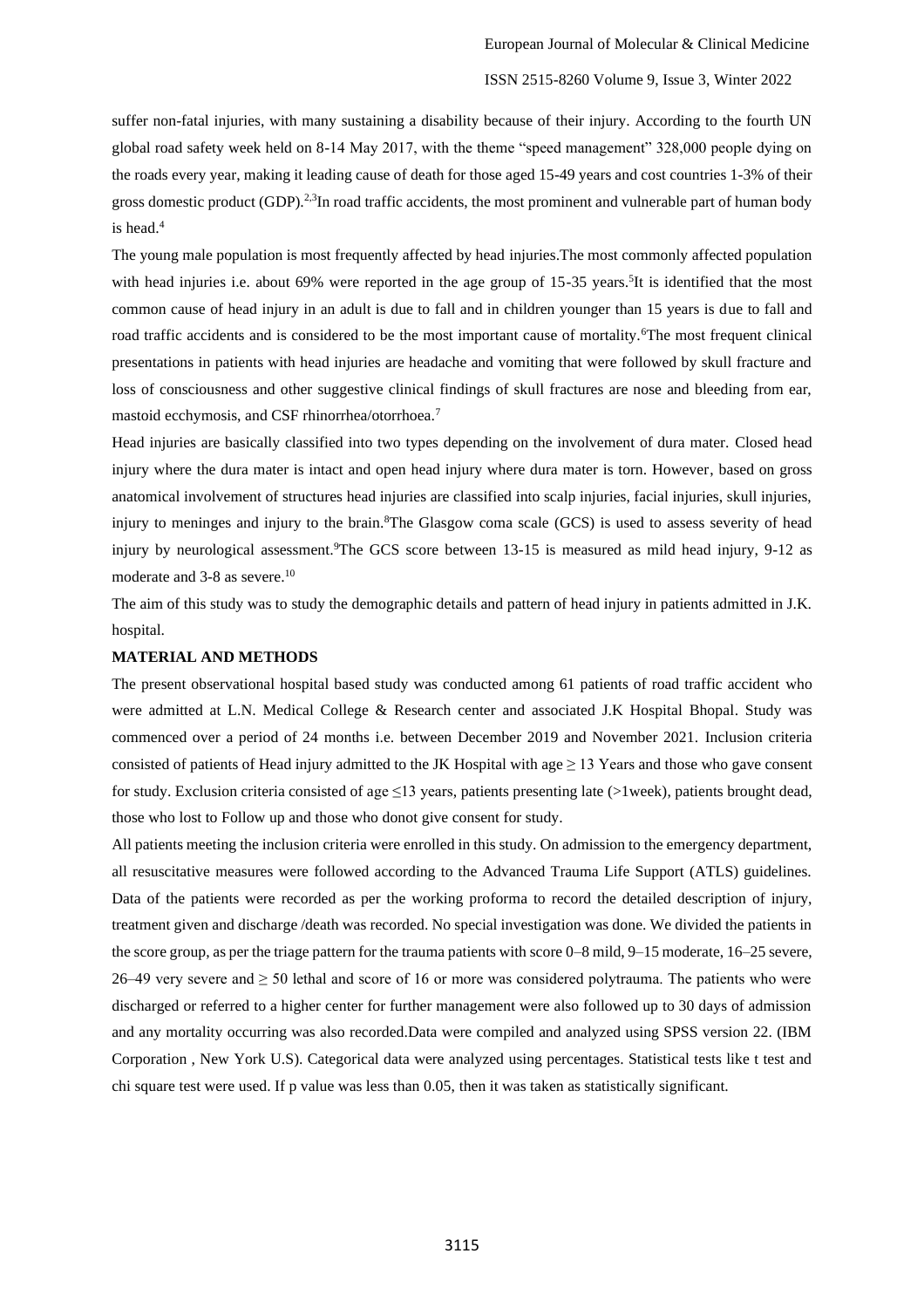ISSN 2515-8260 Volume 9, Issue 3, Winter 2022

# **RESULTS**

The present observational hospital based study was conducted at L.N. Medical College & Research center and associated J.K Hospital Bhopal. The study was conducted over a period of 24 months i.e. between December 2019 and November 2021. Total no. of cases included in the study was 61 cases.

**Table 1: Age distribution among the study subjects**

| <b>Age Group</b> | No. of patients |
|------------------|-----------------|
| <b>13-22 YRS</b> | 11(18.03%)      |
| 23-32 YRS        | 20 (32.7%)      |
| 33-42YRS         | 11(18.03%)      |
| 43-52YRS         | 8 (13.1%)       |
| 53-62YRS         | $7(11.4\%)$     |
| 63-72YRS         | $3(4.9\%)$      |
| 73-82YRS         | $1(1.6\%)$      |
| <b>TOTAL</b>     | 61              |

In this study maximum cases were from age group 23-32 years (32.7%) and minimum cases were from age group 73-82 years (1.6%) (table 1). Males were in predominance in this study i.e. 80.3% and females were 19.6% (table 2).



**Graph1: Age distribution among the study subjects**

**Table 2: Gender distribution among the study subjects**

| Gender | No. of patients | $\frac{0}{0}$ |
|--------|-----------------|---------------|
| Male   | 49              | 80.3          |
| Female | 12              | 19.6          |
| Total  | 61              | 100           |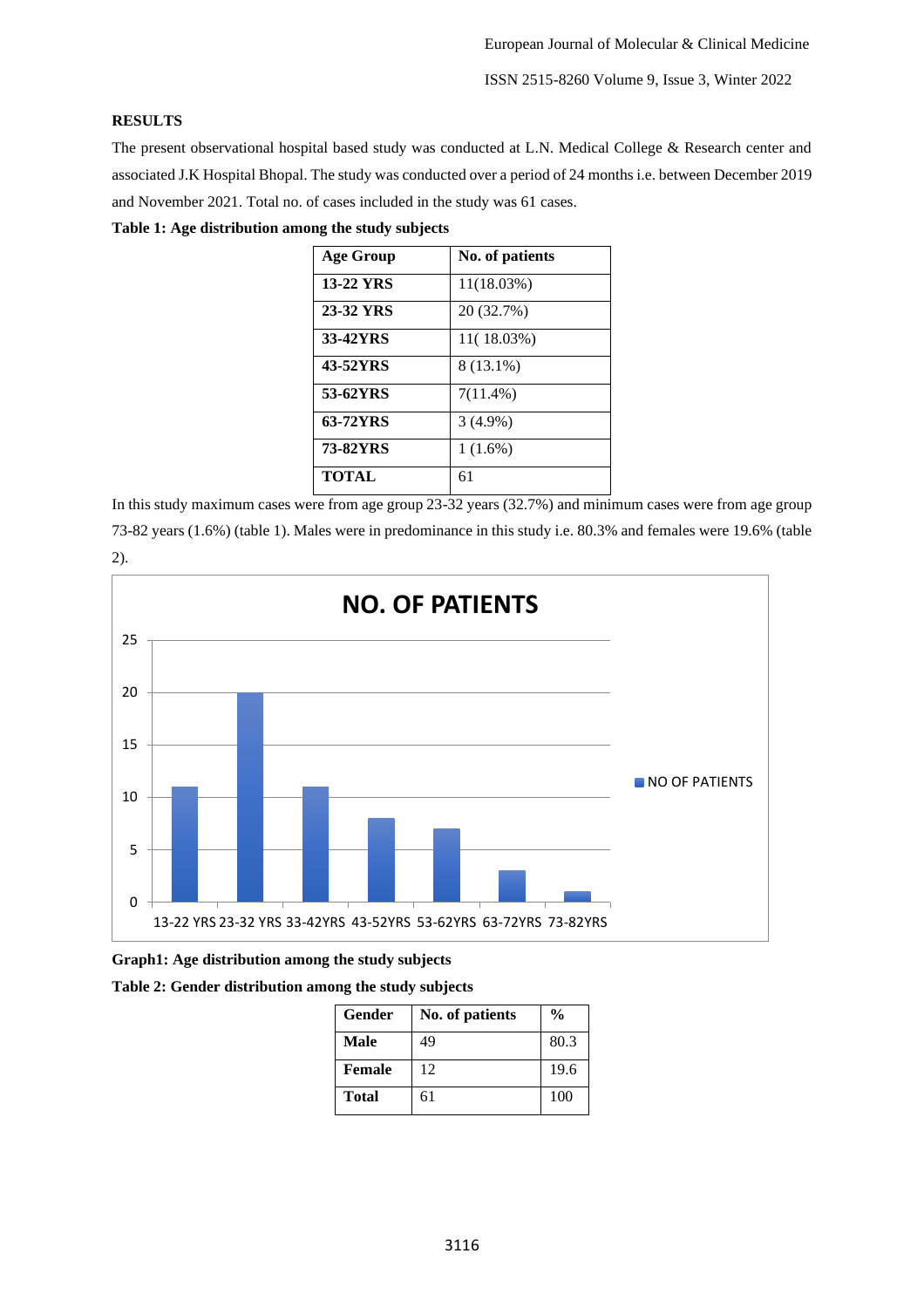## ISSN 2515-8260 Volume 9, Issue 3, Winter 2022

| <b>MOI</b>                            | No. of patients | $\frac{0}{0}$ |
|---------------------------------------|-----------------|---------------|
| <b>Assault</b>                        | 5               | 8.1           |
| <b>Fall from Height</b>               | 17              | 27.8          |
| <b>Fall of Heavy Object Over Head</b> | 3               | 4.9           |
| <b>RTA</b>                            | 36              | 59            |
| <b>Total</b>                          | 61              | 100           |

#### **Table 3: Mechanism of injury among the study subjects**

# **Table 4: Type of trauma among the study subjects**

| Trauma                        | No. of patients | $\frac{0}{0}$ |
|-------------------------------|-----------------|---------------|
| Other associated injury       | 23              | 37.7          |
| <b>Scalp injuries</b>         | 55              | 90.1          |
| <b>Underlying bone injury</b> |                 | 11.4          |
| No visible injury over scalp  |                 | 4.9           |

**Table 5: Skull bone involved among the study subjects**

| <b>Trauma</b>         | No. of patients | $\frac{0}{0}$ |
|-----------------------|-----------------|---------------|
| <b>Frontal Bone</b>   | 16              | 26.2          |
| <b>Occipital Bone</b> | 12              | 19.6          |
| <b>Parietal</b>       | 11              | 18.0          |
| <b>Temporal</b>       | 3               | 4.9           |
| <b>Multiple</b>       | 19              | 31.1          |
| <b>Total</b>          | 61              | 100           |

Out of 61 cases, 8.1% cases were of assault, 27.8% cases were of fall from height, 4.9% cases were of fall of heavy object over head, 59% cases were of RTA (table 3). Maximum cases were of RTA and minimum cases were of fall of Heavy Object from Head. Out of 61 cases, 37.7% cases had other associated injury, 90.1% had scalp injuries, 11.4% had underlying bone injuries, 4.9% had no visible injury over scalp (table 4). Maximum injuries were scalp injuries and minimum injuries were no visible injury over scalp.

Out of 61 cases, 26.2% cases had frontal bone involved, 19.6% had occipital bone involved, 18% had Parietal bone involved, 4.9% had temporal bone involved, 31.1% had multiple bone involved (table 5, graph 2). In maximum cases multiple bones were involved.



**Graph 2: Skullbone involved among the study subjects**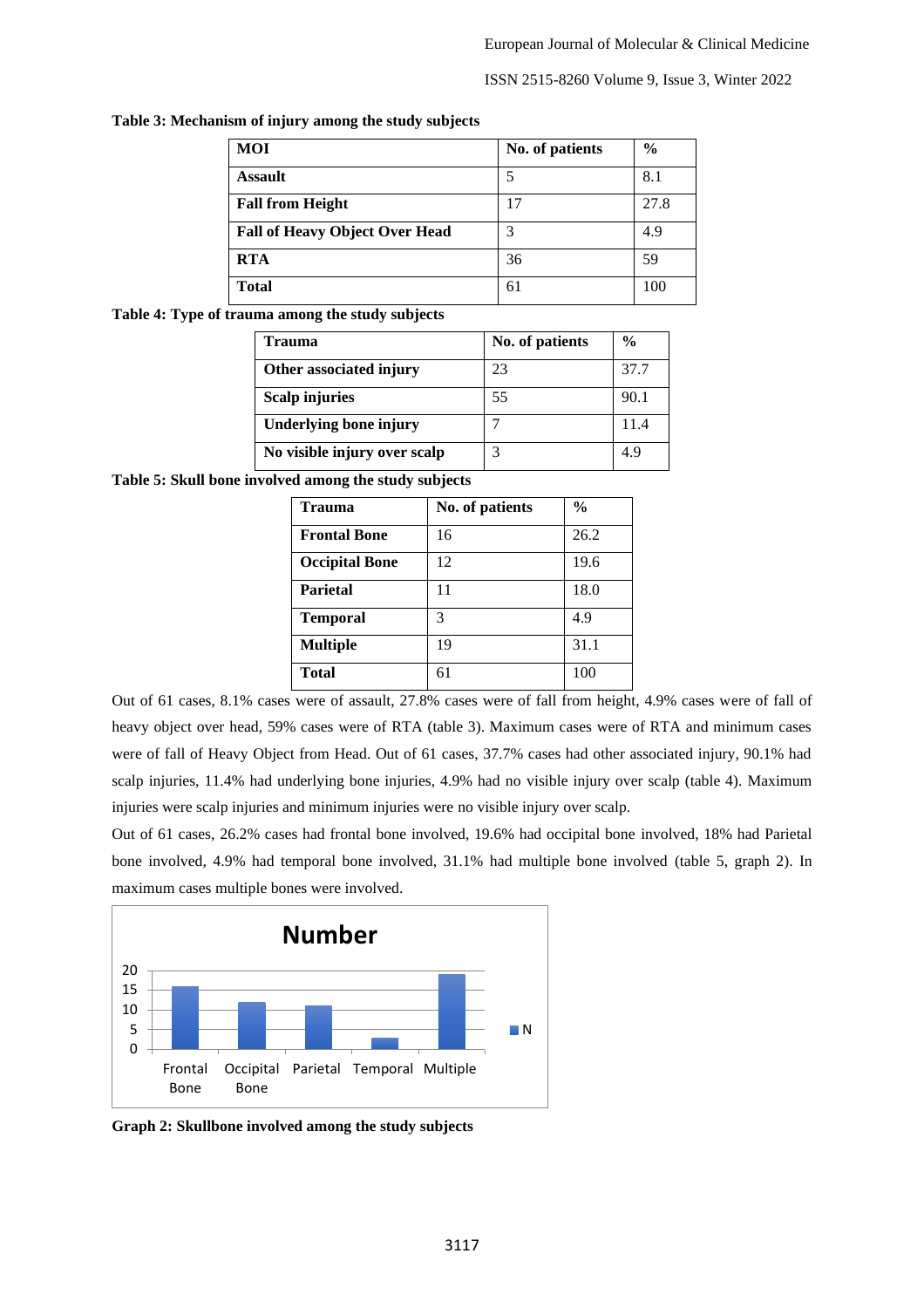#### **DISCUSSION**

The present observational hospital based study was conducted at L.N. Medical College & Research center and associated J.K Hospital Bhopal. The study period for the study was 18 months i.e. between December 2019 and November 2021. 61 patients were included in this study.

Young people from 15-29 year accounted highest portion of RTA. It is a modern epidemic with rising vehicles density, high velocity technology, along with congestion of roads and traffic rules violation. India has just 1% of the total vehicles in the world but it contributes to 6% of the global Road Traffic Cases.<sup>11</sup>

Clinical features of head injury are: Loss of consciousness or headache, nausea and vomiting, ear bleed, vertigo and papilloedema. Likelihood of skull fracture is directly associated with severity of injury and vault is involved three times more often than the base. Sub dural hematoma (SDH) was the most common intracranial lesion resulting from head injury. Contusions and lacerations of the brain often seen in vehicular accidents and fall from height cases. These may occur with or without external injury to the scalp and fracture of the skull.<sup>12</sup>

In this study maximum cases were from age group 23-32 yrs (32.7%) and minimum cases were from age group 73-82 yrs (1.6%).Bhole et al, reported that the mean age affected with a head injury was 32-64 years in a study conducted on the population of Central India.<sup>13</sup>Patil S et al found that the highest incidence of brain injuries was found in the age group of 21-30 years (40%) followed by 31-40 years (20%).<sup>14</sup>

The present study observed peak injury incidence at the age group of 21-40 years (51.2%).Males were in predominance in this study i.e. 80.3% and females were 19.6%.

A study conducted in Saudi Arabia described that males were more affected with head injury than females (78.4% vs. 21.6%).<sup>15</sup>Similar results of male prevalence were seen in the studies done by Bernat et al and Mamelak et al.<sup>16,17</sup>The study identified the young male part of the population as a major group sustaining head injury. This corresponds to various studies on trauma or head trauma.18,19Agrawal et al. suggested that this is because females, elderly people and children rather staying in the house and therefore getting less exposure to risk factors leading to injury.<sup>20</sup>

Out of 61 cases, 8.1% cases were of assault, 27.8% cases were of fall from height, 4.9% cases were of fall of heavy object Over head, 59% cases were of RTA. Maximum cases were of RTA and minimum cases were of fall of Heavy Object over Head. In a study out of 1000 cases with head injuries, 900 cases were admitted in tertiary care hospital and 100 cases in a rural hospital. A greater part(48.3% and 43%) of the population admitted to both hospitals were due to RTA accidents.<sup>14</sup>This could be due to insufficient knowledge of safety traffic rules, poor quality of roads and poor street lights.<sup>21</sup>

A study found motor vehicles accident (RTAs) as the highest contributor to traumatic head injury in Port Harcourt metropolis.<sup>22</sup>According to Adekanmi et al., out of 2142 cases of cranial CT scans enlisted in their study, 1318 cases were due to RTAs.<sup>23</sup>The causes of RTA due to motor vehicles had been attributed to poor and bad road systems, inadequate motor vehicle maintenance, importation of substandard and used vehicles and tiers for both private and commercial transportation purposes. The utilization of alcohol and drugs, such as tramadol and marijuana, low levels of education, lack of eye test awareness among drivers in Nigerian have also contributed immensely to RTAs with resultant effect in traumatic head injuries. $24-28$ 

Assault was the second commonest cause of trauma head injury identified in the study with over 30% of the cases.<sup>22</sup>This is contrary to earlier studies by Adekanmi et al.<sup>23</sup> and Onwuchekwa et al.<sup>24</sup>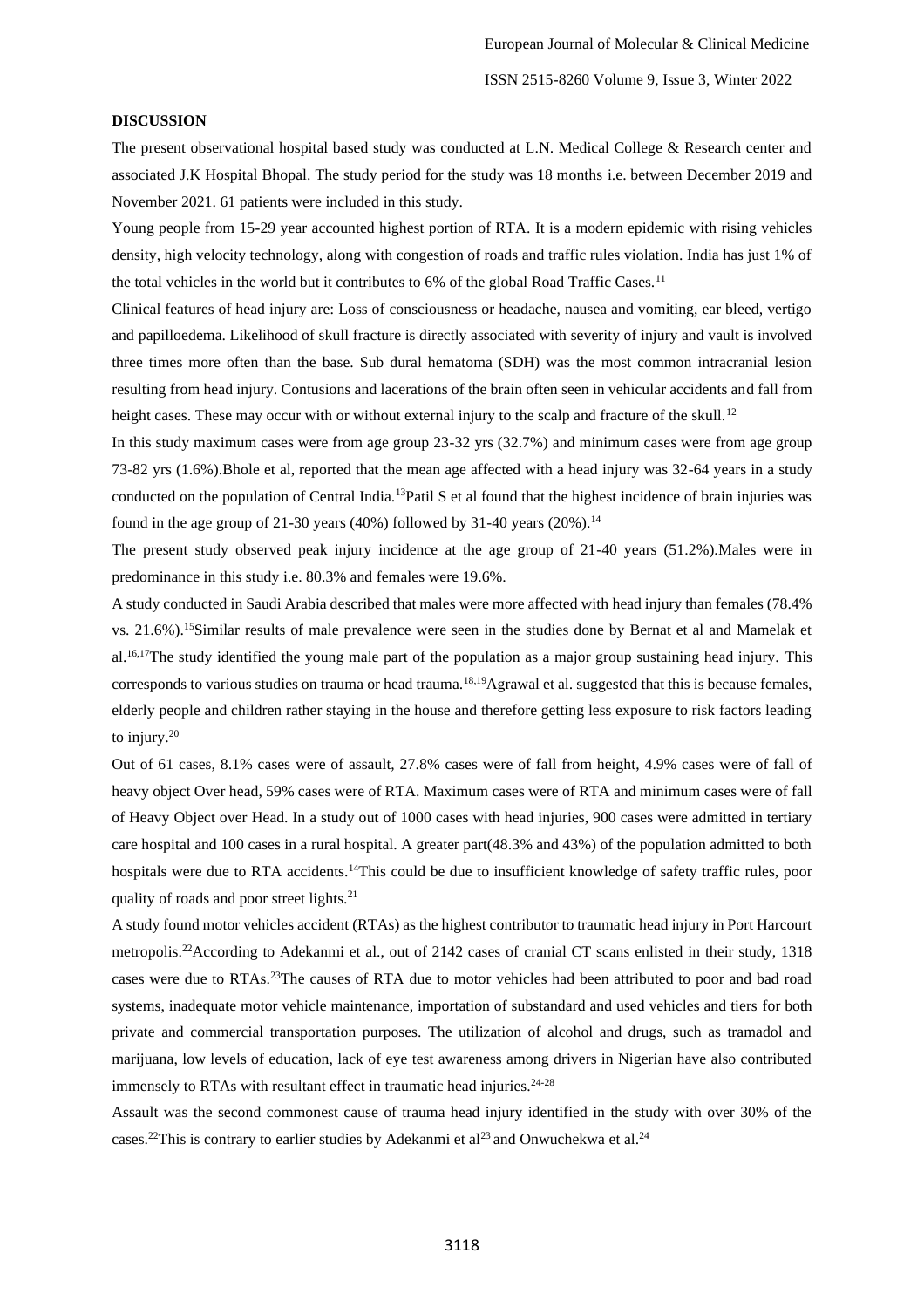Adekanmi et al<sup>23</sup> reported assault as the least sources of trauma with only 6.3% in Ibadan, South-Western Nigeria while Onwuchekwa et al, $^{23}$  documented 10% for assaults.

Out of 61 cases, 37.7% cases had other associated injury, 90.1% had scalp injuries, 11.4% had underlying bone injuries, 4.9% had no visible injury over scalp. Maximum injuries were scalp injuries and minimum injuries were no visible injury over scalp.The highest number of patients was having scalp lacerations (40.4%), contusion (8.8%), EDH (3.2%), SDH (4.2%) and depressed fracture (3%).<sup>29</sup>

Out of 61 cases, 26.2% cases had frontal bone involved, 19.6% had occipital bone onvolved, 18% had Parietal bone involved, 4.9% had temporal bone involved, 31.1% had multiple bone involved. In maximum cases multiple bones were involved.

Based upon clinical investigation and autopsy, the base skull fracture alone was common (44.0%), followed by base with vault (31.0%). Vault alone was involved in 25.0% cases. In all type of victims the most common type of fracture present was linear fracture. Temporal region was the commonest (35.9%) region involved in fracture followed by parietal (29.5%) and frontal (34.6%) region.<sup>30</sup>Temporal bone was involved the most as reported in studies.<sup>30,31</sup>With regard to the location of skull fracture, temporal bone was the most common bone involved in skull fracture accounting for 43 (41.75%) cases followed by parietal bone 23 (22.33%) cases, frontal bone 10  $(9.71\%)$  and occipital bone 07 (6.80%) cases.<sup>32</sup>

### **CONCLUSION**

Since a large number of people, predominantly men in the younger age groups, are injured, killed and disabled in brain injuries, it is appropriate to focus on several preventive strategies.A national injury prevention policy with defined programmes in the areas of road safety, home safety and work safety should be formulated with clearlydefined goals and objectives. A time-bound action plan with short-term and long-term activities should be clearly specified in this process. The National Road Safety Policy is currently under development.The existing laws with regard to seatbelt usage by car occupants should be widely publicized and enforced by the police. It should also be ensured that all cars are fitted with seatbelts and necessary awareness among vehicle manufacturers and public should be promoted.

# **REFERENCES**

- 1. Ruikar M. National statistics of road traffic accidents in India. J Orthopedics Traumatol Rehabilitation. 2013;6(1):1.
- 2. Lee B. United Nations Decade of Action for Road Safety. 2011-2020. Available at [https://www.fiafoundation.org/our-work/roadsafety-fund/un-decade-of-action.](https://www.fiafoundation.org/our-work/roadsafety-fund/un-decade-of-action)
- 3. Road traffic injuries fact sheet no. 358, May 2017. Available at http://www.who.int/mediacentre/factsheets/fs358/en /.
- 4. Zangooei Dovom H, Shafahi Y, Zangooei Dovom M. Fatal accident distribution by age, gender and head injury, and death probability at accident scene in Mashhad, Iran, 2006-2009. Int J Injury Control Safety Promotion. 2013;20(2):121-33.
- 5. Hahn YS, Chyung C, Barthel MJ, Bailes J, Flannery AM, McLone DG. Head injuries in children under 36 months of age. Demography and Outcome. Childs Nerv Syst. 1988;34:34-40.
- 6. Colohan AR, Alves WM, Gross CR, Torner JC, Mehta VS, Tandon PN, et al, Head injury mortality in two centers with different emergency medical services and intensive care. J Neurosurg. 1989;71202-207.
- 7. Waxman K, Sundine MJ, Young RF. Is early prediction of outcome in severe head injury possible?. Arch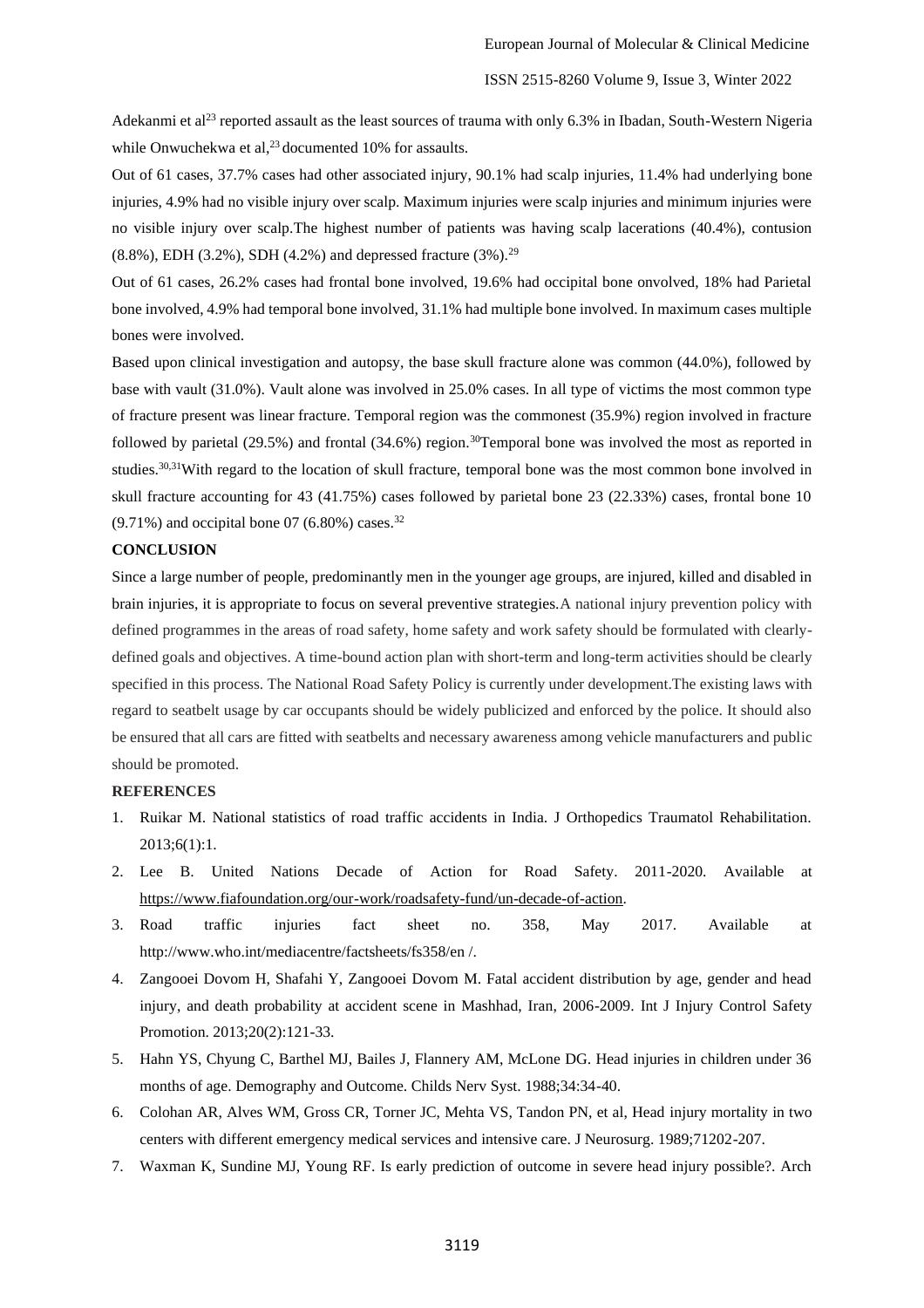Surg. 1991;126:1237-42.

- 8. Rao NG. Regional injuries. In: Text book of Forensic medicine and Toxicology. 2nd ed. 2010. New Delhi: Jaypee brothers medical publishers (P) Ltd;p. 234.
- 9. Graham DI, SaatmanN KE, Marklund N. The neuropathology of trauma. In: Evans RW, ed. Neurology and Trauma. 2nd ed. Oxford: New York; 2006: 45-94.
- 10. Teasdale G, Jennett B. Assessment of coma and impaired consciousness. Lancet. 1974;1:81-3.
- 11. Biswas G, Verma SK, Sharma J, Aggarwal NK (2003) Pattern of Road traffic accidents in North East Delhi. J Forensic Med Toxicol 20: 27-32.
- 12. Stables G, Quigley G, Basu S, Pillay R (2005) An unusual case of a compound depressed skull fracture after an assault with a stiletto heel. Emerg Med J 22: 303-304.
- 13. Bhole AM, Potode R, Agarwal A, Joharapurkar SR. Demographic profile, clinical presentation, management options in cranio-cerebral trauma: An experience of a rural hospital in central India. Pak J Med Sci. 2007;23:724-7.
- 14. Patil S, Huda T, Jain SC, Pandya B, Narang R. Comparative study of pattern of head injury in a rural community hospital and a tertiary care hospital. Int Surg J 2019;6:4272-7.
- 15. Al-Habib A., A-shail A., Alaqeel A., et al. Causes and patterns of adult traumatic head injuries in Saudi Arabia: implications for injury prevention. *Annals of Saudi Medicine.* 2013;33(4):351–355. doi: 10.5144/0256-4947.2013.351.
- 16. Bernat JL, Schwartz GR. Brain death and organ retrieval, Resuscitation Part-I; 1998: 88-89.
- 17. Mamelak AN, Pitts LH, Damron S. Predicting survival from head trauma 24 hours after injury: A practical method with therapeutic implications. J Trauma. 1996;41:91-9.
- 18. Emejulu JK. Epidemiological patterns of head injury in a newly established neurosurgical service: one-year prospective study. *Afr J Med MedSci.* 2008;37(4):383–388.
- 19. Ayana B, Mekonen B, Lollino N. The 'hit by a stick' disease: an epidemiologic study of the causes of trauma in a non-profit hospital in rural Ethiopia. *Trop Doct.* 2012;42(1):1–4.
- 20. Agrawal A, Gode D, Kakani A, Nagrale M, Quazi SZ, Gaidhane A, Shaikh P. Resource utilization in the management of traumatic brain injury patients in a critical care unit: An audit from rural setup of a developing country. *Int J Crit Illn Inj Sci.* 2011;1(2):110–113.
- 21. Rao BH, Satyavaraprasad K, Rajiv PK, Kumar PV, Phaneeswar T. Epidemiological Study of Head Injuries in Andhra Medical College, King George Hospital, Visakhapatnam. Int J Sci Study. 2015;3(9):90-5.
- 22. Ogolodom MP, Erondu OF, Okeji MC, Mbaba AN. Patterns of traumatic head injury among patients that underwent craniofacial computed tomography scan in Port Harcourt metropolis, Rivers state, Nigeria. Health Science Journal. 2019;13(1):1-8.
- 23. Adekanmi AJ, Adenniji-Sfoluwe AT, Obajimi MO (2015) Computed Tomography patterns of traumatic head injury at a tertiary hospital Ibadan, South-Western Nigeria: A 10 years review. Afr J of Trauma 4: 45-50.
- 24. Onwuchekwa CR, Alazigha NS (2017) Computed tomography patterns of traumatic head injury in Niger Delta, Nigeria: A mutticenter evaluation. Int J Crit llin Inj Sci 7: 150-155.
- 25. Adogu OC, Ilika Al (2006) Knowledge of and attitude towards road traffic codes among commercial motorcycle riders in Anambra State. Niger Postgrad Med 13: 297-300.
- 26. Oladehine MK, Adeoye AO, Adegbehingbe BO, Onakoya AO (2007) Visual functions of commercial drivers